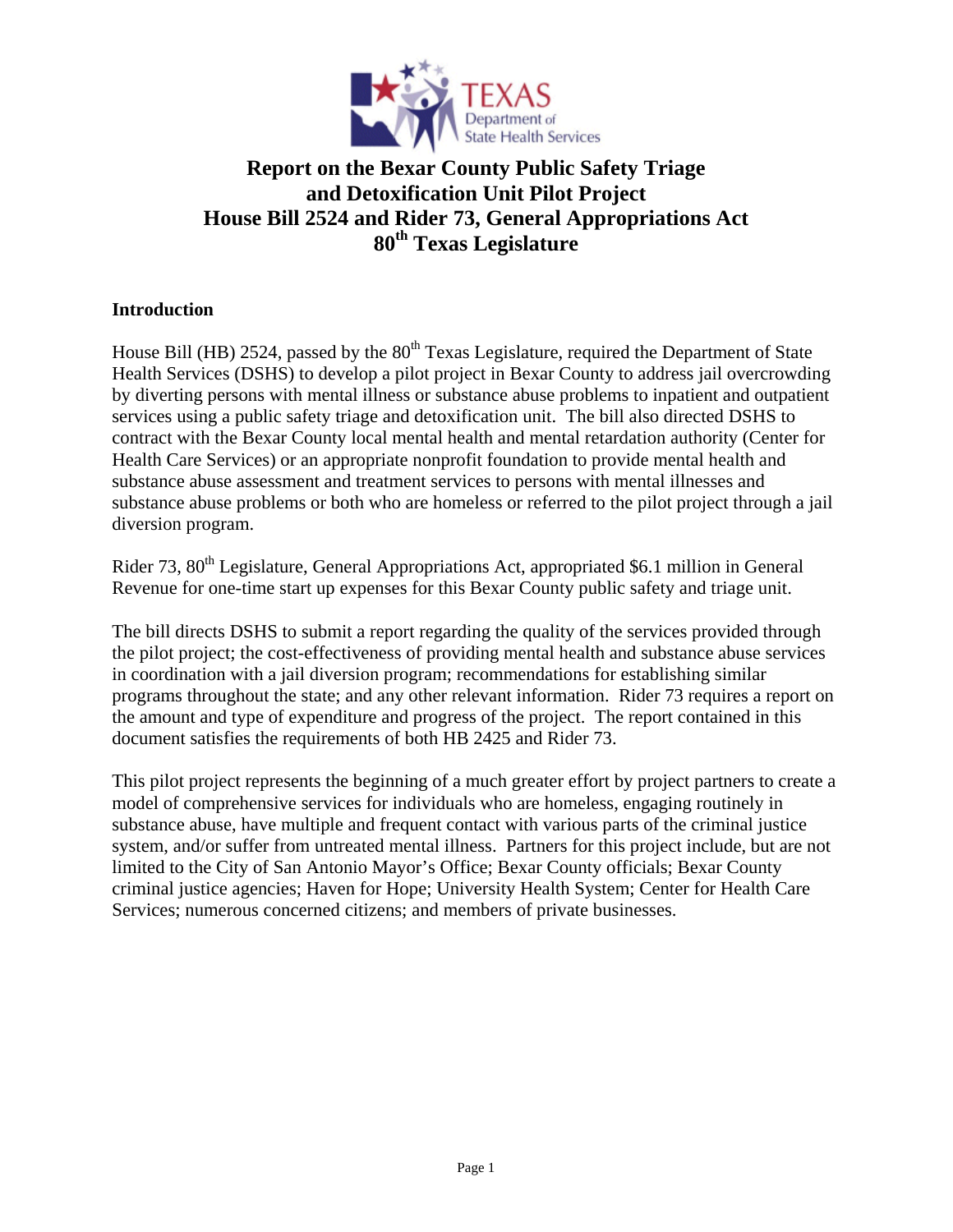# **Findings**

### **Quality of the services provided through the pilot project**

Center for Health Care Services staff researched a combination of services and visited similar programs in other states. Although there are plans to include services and facilities that support the vision for a one-stop site to meet the needs of individuals who are homeless, engaging routinely in substance abuse, have multiple and frequent contact with various parts of the criminal justice system, and/or suffer from mental illness, four key services were selected for initial implementation. The selected services were: a) triage; b) observation; c) detoxification; and d) community-based outpatient services. All services are provided in a single, central location.

# **Triage**

Triage is a brief, point-of-entry medical assessment into a service system to determine an individual's needs and to plan for the appropriate treatment of the individual. Based on the triage assessment, an individual may need any number of medical and social services. If an individual's needs fall outside of the options available within the public safety triage and detoxification pilot model (i.e., observation, detoxification, and community-based outpatient services), then the individual will be provided a referral to an external service agency. Otherwise, the individual is sent to observation, admitted to treatment, discharged to the referral source (primarily the local criminal justice system), or discharged to the community.

*Staffing Pattern:* Available 24 hours, 7 days a week – A physician's assistant and licensed vocational nurses (LVN) are on duty at all times. The physician varies from on duty to on call (see information noted under detoxification). LVNs are contracted and supervised by a registered nurse. These are the same staff in the observation unit.

### **Detoxification**

Detoxification is a medically-monitored process for the reduction or relief of withdrawal from substance(s) for individuals who meet the Diagnostic and Statistical Manual of Mental Disorders, Fourth Edition (DSM-IV) criteria for substance intoxication or withdrawal. Detoxification is also an early step in the long-term treatment of individuals with substance use disorders. Once detoxification is complete, the individual may be admitted to on-going, community-based outpatient treatment, discharged to the referral source (primarily the local criminal justice system), or discharged to the community. The public safety triage and detoxification pilot project maintains a 24/7 availability of 20 beds to provide detoxification services.

*Staffing Pattern:* Available 24 hours, 7 days a week – Staff include one medical doctor, one registered nurse (RN), several LVNs, certified nurse aides, licensed chemical dependency counselors (LCDC), and caseworkers. Volunteers run the Narcotics Anonymous/Alcoholics Anonymous groups throughout the week. Detoxification services are provided Monday through Friday, from 7am-5pm, with LCDCs, caseworkers, the RN, and at least three LVNs as core staff. Afternoon and overnight shifts have two or three LVNs. The medical director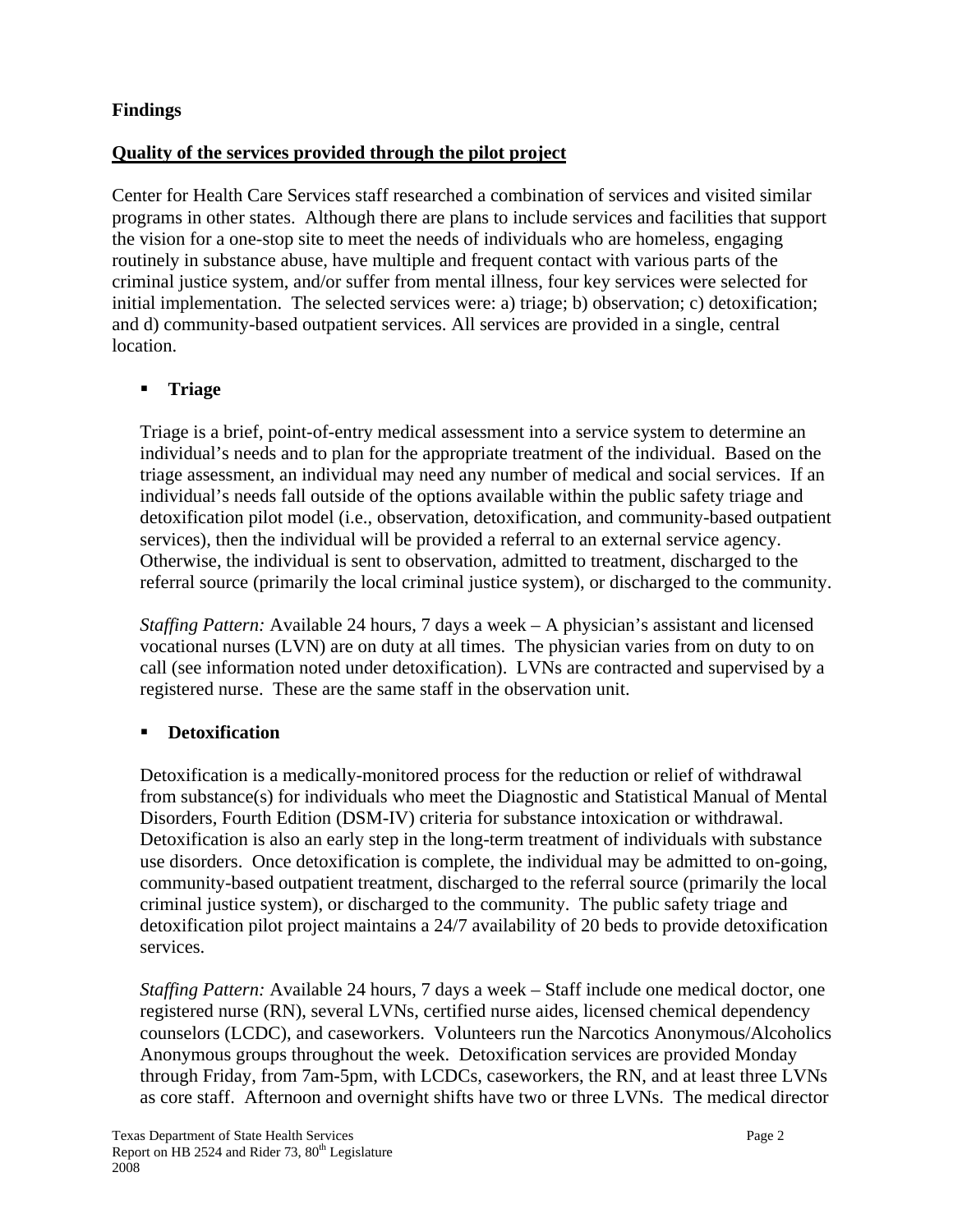is on-site approximately 4 hours per day and is available and on-call the other hours. Also, the caseworkers flex their time so that some are there early and others late. The LCDC carries the whole population, but caseworkers perform most of the specific services and assist clients on a first-come, first-served basis.

# **Observation**

Observation includes up to 24 hours of stabilization services provided to individuals who are either intoxicated and/or mentally ill, and who are determined medically stable based on a clinical history and physical examination. The ability to provide observation services in a treatment environment is unique to the public safety triage and detoxification pilot project. Most often, communities handle observation through the criminal justice system; usually at a local jail. Use of a treatment program that includes observation services allows individuals to be diverted from the criminal justice system to a safe environment where they are supervised by clinically trained staff. The increased ability to use observation to divert individuals from the criminal justice system frees jail space and increases law enforcement's ability to deal with more severe offenses and persons posing a greater risk to public safety. At the end of the observation period, depending on the determination of the individual's needs and individual's own personal choice, the individual may be admitted to substance abuse treatment (i.e., detoxification, community-based outpatient services), discharged to the referral source (primarily the local criminal justice system), or discharged to the community. The public safety triage and detoxification pilot project maintains a 24/7 availability of 40 beds to provide observation services.

*Staffing Pattern:* Available 24 hours, 7 days a week – A physician's assistant and licensed vocational nurses are on duty at all times. The physician varies from on duty to on call (see information noted under detoxification).

# **Community-Based Outpatient Services**

The availability of and ready access to on-going community-based outpatient substance abuse services is a critical part of any treatment program. Outpatient services are needed to help the client cope with and manage difficult situations while maintaining sobriety. This part of the pilot project has been designed as an intensive sixteen (16) week program. Once completed, the individuals are discharged to the community. Of the 228 people referred to the on-going, community-based outpatient program between April and September 2008, 201 have been admitted, and 6 have already completed and been discharged from the 16-week program successfully.

*Staffing Pattern:* Monday through Friday, with variable hours. Most appointments are set during regular working hours. However, with the increasing numbers of people entering outpatient services, hours are beginning to vary. For example, evening groups have recently been started to accommodate clients who have obtained jobs. There is one supervisor and two LCDCs. Each LCDC has a caseload of approximately 25 clients. The groups average 10-12 people.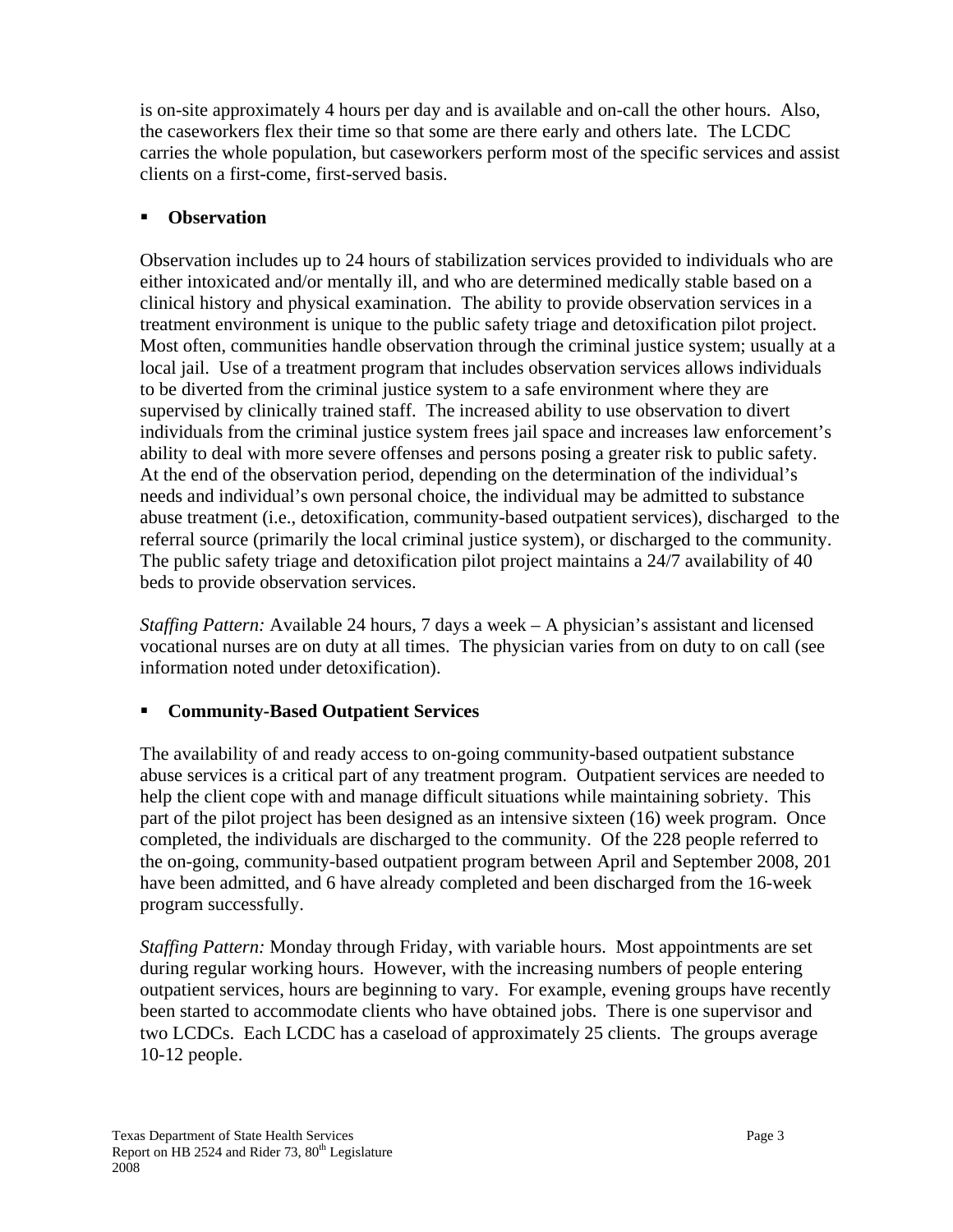In terms of numbers, the following charts offer evidence of the project's impact on the community since April 2008.



**Chart 1: Triage Services from April through September 2008** 

\* Includes in order of priority - pregnant injecting drug users; pregnant substance abusers; injecting drug users; parents with children in foster care; and veterans with honorable discharges.



**Chart 2: Observation Services from April through September 2008**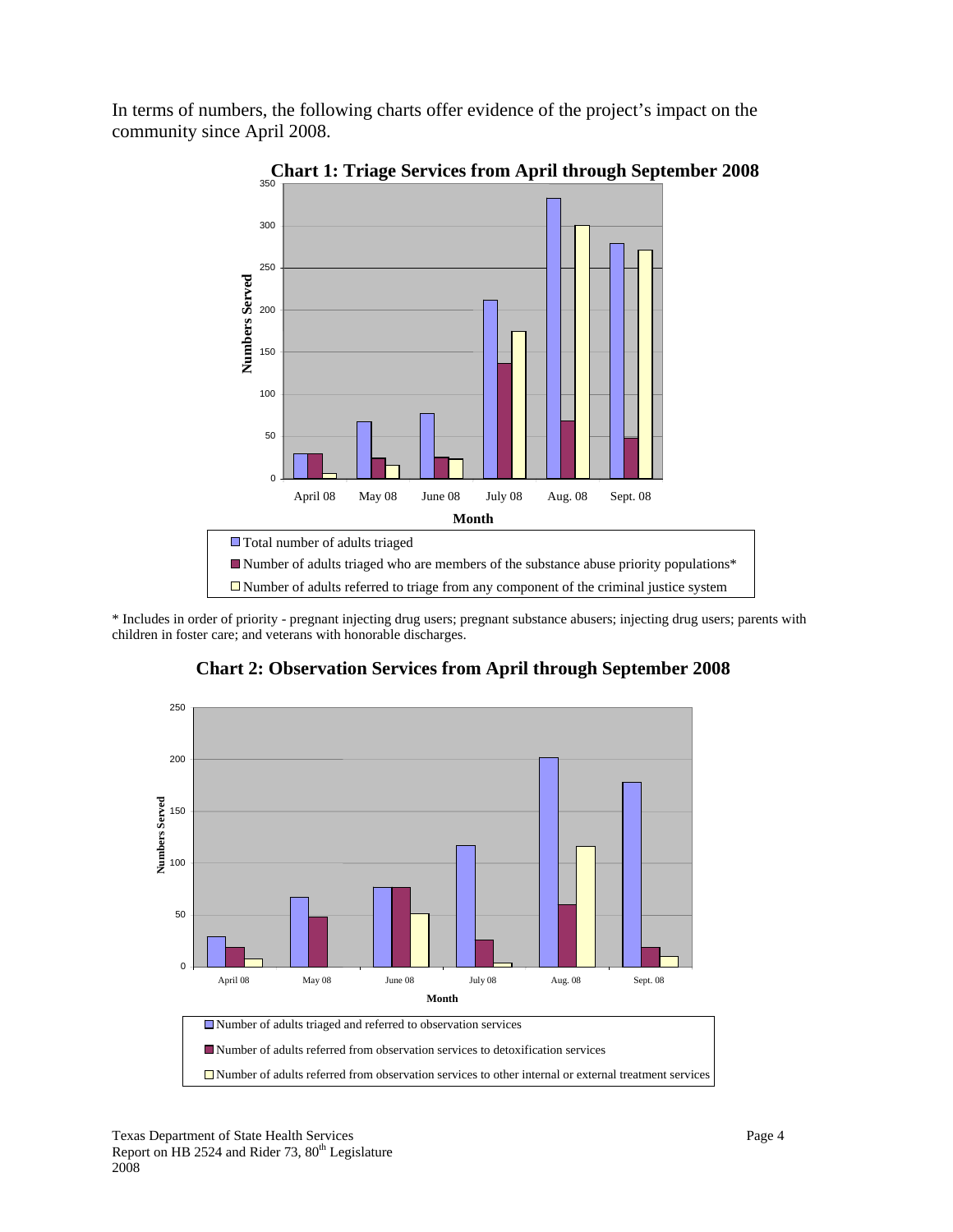The number of individuals receiving detoxification services has increased steadily since the pilot project began in April 2008. As of September 30, 2008, a total of 466 individuals have received detoxification services, and the average length of stay is approximately 4 days.



### **Cost–effectiveness of providing mental health and substance abuse services in coordination with a jail diversion program**

A portion of a report submitted to DSHS by Center for Health Care Services provides a reasonable summary of cost savings information:

 "*Since we have been in full operation only since July (2008), the cost data continues to be collected and is preliminary. One issue affecting this is that longitudinal cost data is needed to fully assess savings and cost effectiveness. One person who refuses treatment and continues to be jailed and taken to the emergency room will incur cost on into the future, while those who complete treatment will stop incurring cost. We have collected cost by bed day, by episode and by event in anticipation of needing to compare costs to the same variety of parameters. The cost per day in jail for a mentally ill person is \$140; for general population it is \$80. The cost of an emergency room visit, according to the Medical Director of the University Health System Emergency Room is \$1,500 a visit. The cost of booking someone into Detention in 1999 was \$2,295 per booking.* 

*Our preliminary cost data is higher than it will be due to developmental and start up costs, which are: \$297 for a triage and sobering visit as compared to \$2,295 for booking; \$622/day for detoxification as compared to \$1,500 for an emergency room visit. The cost of detoxification in hospital is still not available but the data is being sought.*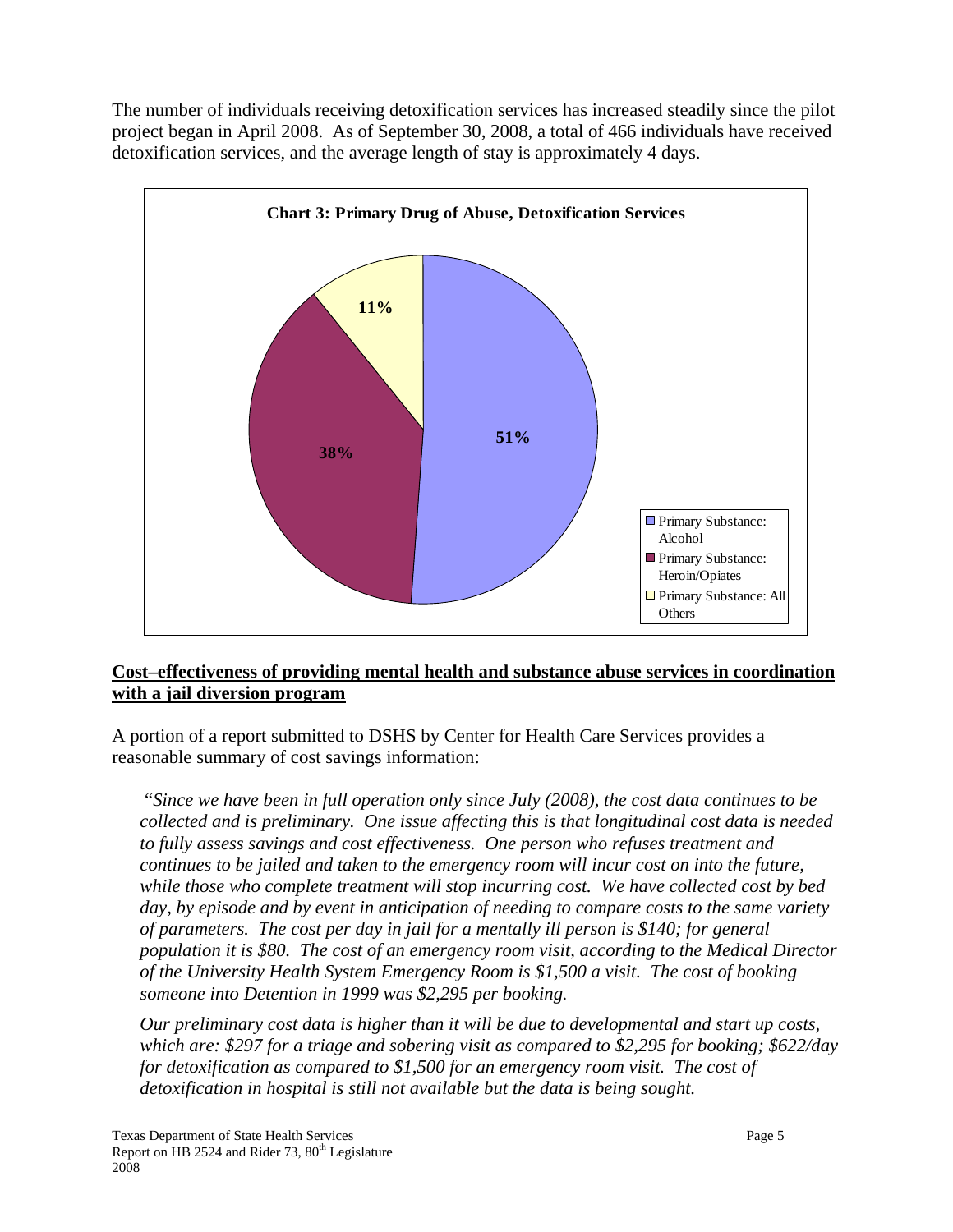*Even with these very preliminary results it is clear that treatment is more cost effective than the continued cycle of incarceration and emergency care. When the cost of hospital care is added in, the case should be overwhelming.*"

### **Recommendations for establishing similar programs throughout the state**

This Public Safety Triage and Detoxification Project can be replicated in any urban area. The most critical elements are as follows:

- Community support;
- Up-front, and continued allocation of funding;
- The development and maintenance of solid working relationships among medical, criminal justice, substance abuse, mental health, homeless services and other social service communities;
- Having medically monitored observation for multiple people at one time; and
- **Maintaining other treatment services at the same location.**

This pilot also underscores the need for an in-depth review of the present substance abuse service system. Elements that need to be examined include placing people on a waiting list rather than admitting them directly into a service; use of observation beds as a precursor to some form of treatment; and whether homeless or transient populations should be served differently from other substance abusing populations.

#### **Amount and Type of Expenditure**

Funding for the Public Safety Triage and Detoxification pilot was separated into two amounts and handled through two contracts. One was specific for acquiring and renovating a building, which totaled \$3,630,000. To date, all funds have been distributed. The second was specifically for providing services to the designated population, which totaled \$2,470,000. The contractor receives funds in six quarterly allotments. To date, three of six payments have been made totaling \$1,349,259.

### **Other Relevant Information**

Pilot project services began in mid April 2008, though major programmatic changes took place in July 2008. Initially, the Public Safety Triage and Detoxification pilot was designed to have 40 observation and 20 detoxification beds. Prior to opening, though, the project was revised to make all 60 beds detoxification beds. By July, staff realized this was preventing the program from serving many individuals in the target population. Therefore, 40 beds were de-licensed and allocated for use as observation beds. This major programmatic shift paved the way for increased diversion of individuals within the target population from legal custody or jail. This shift also improved relationships with law enforcement, increased the number of people being served, and provided a new safe place to sleep off the effects of alcohol and other substances.